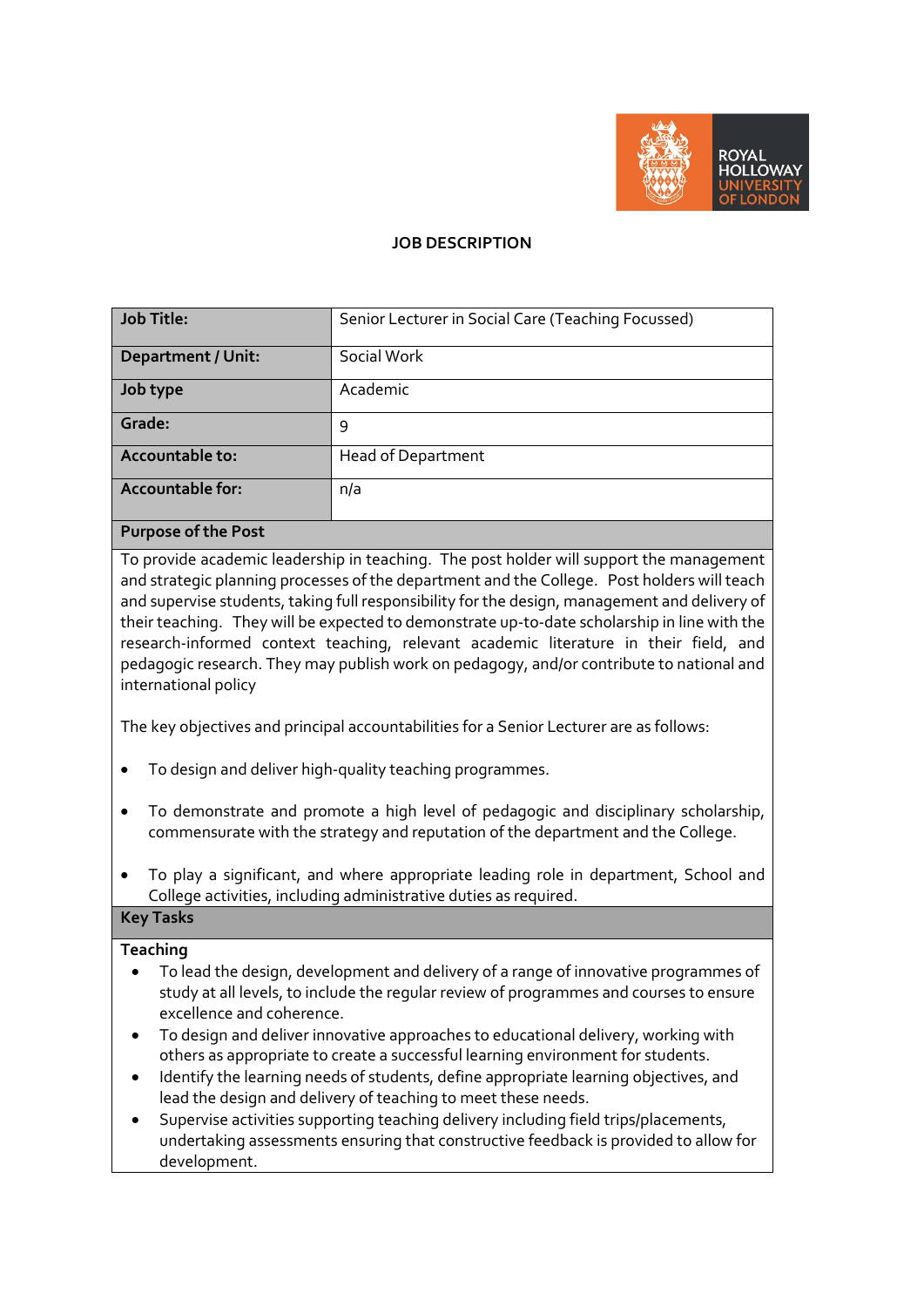- Provide academic leadership to those working within programme areas, e.g. as a course leader, to include co-ordinating the work of others to ensure that courses are delivered effectively and/or organising the work of a team by agreeing objectives and work plans.
- To act as Personal Tutor ensuring appropriate support and advice is provided.
- To lead in the expansion of curriculum options in this area, working with others to ensure implementation as applicable.
- To engage with up to date literature and expertise in their academic and/or professional field.
- To engage in funded and unfunded teaching initiatives (which could include pedagogic research) and disseminate the outcomes in a variety of modes, including inside the College as well as outside
- To undertake and complete administrative duties required in the professional delivery of teaching.

## **Leadership, Enhancement, External Engagement and Impact**

- To play a full and active part in the administration of the department and its external promotion.
- To attend and actively contribute to departmental and College meetings as appropriate.
- To assist with student recruitment.
- To participate with departmental or College working groups as required.
- To contribute to the department's strategic planning, and, if required, contribute to College strategic planning processes.
- To act as external examiner for other institutions by agreement with the Head of Department
- To advise and provide support to less experience colleagues, taking on the role of mentor as appropriate.
- To co-ordinate and engage in departmental activities such as attendance at open days or applicant visitor days.
- To build internal contacts and participate in internal networks for information, research purposes and to form relationships for future collaboration.
- To participate and where appropriate lead external networks, for example on student recruitment, be active in learned societies and/or professional bodies, undertake external examining or work with exam boards secure student placements, market the institution, facilitate outreach work, generate income, obtain consultancy projects, or build relationships for future activities.
- To engage and maintain continuous professional development.

### **Other Duties**

The duties listed are not exhaustive and may be varied from time to time as dictated by the changing needs of the College. The post holder will be expected to undertake other duties as appropriate and as requested by his/her manager.

The post holder may be required to work at any of the locations at which the business of Royal Holloway is conducted.

**Internal and external relationships**